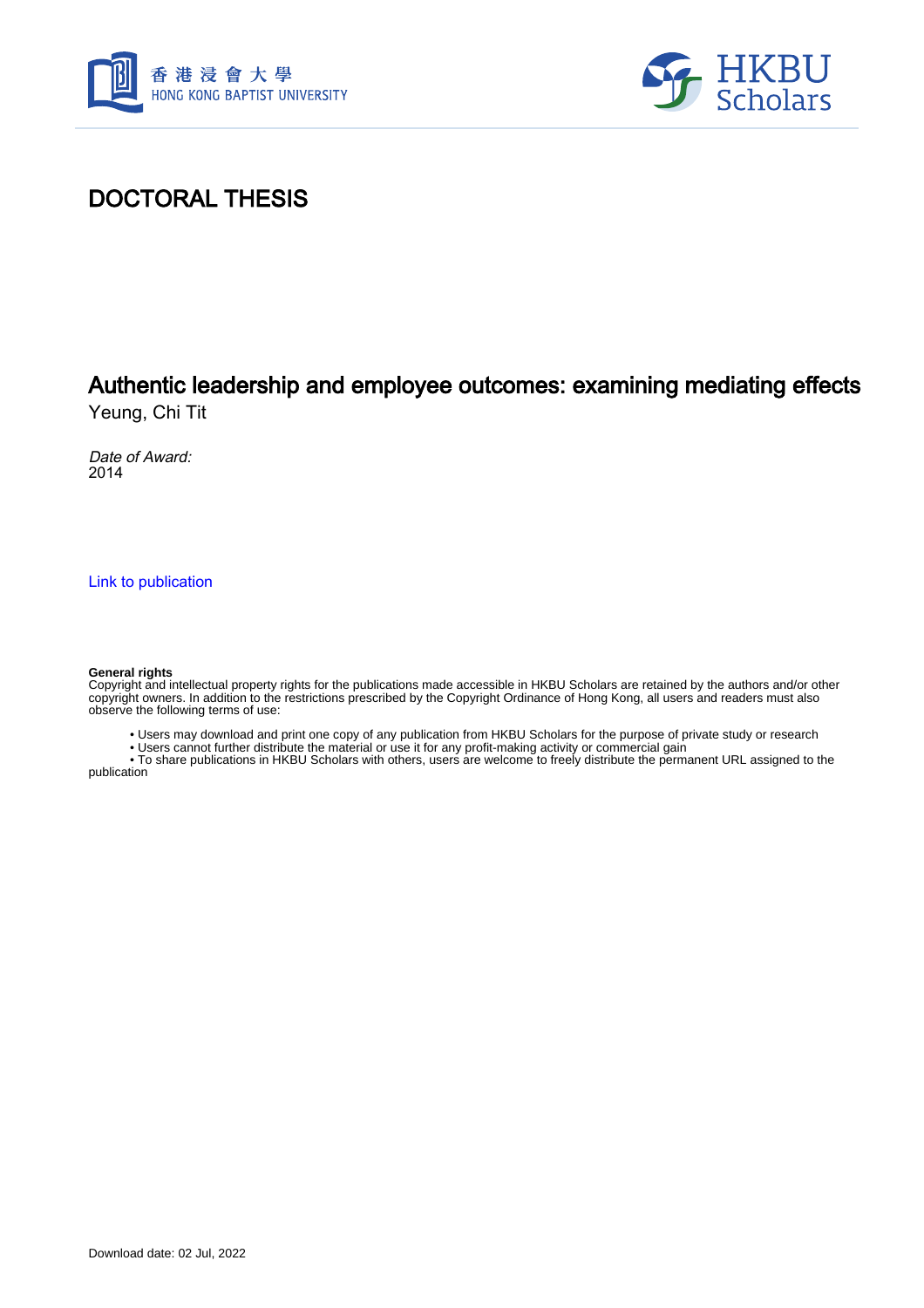### **ABSTRACT**

Authentic leadership, its fundamental values, and its mediated effects on employee outcomes were studied. Past leadership studies have had different situational or environmental objectives, have concentrated mostly on the short or medium terms and have not focused on the core, fundamental values of leadership. Most of the existing leadership studies with different situational or environmental objectives have focused on the personality or behaviour of the leader and on the resulting psychological and financial outcomes, rather than on employee outcomes. Situations and environments have become increasingly complicated and their complexities cannot be explained by a single leadership style. As a result, concerns about the effectiveness of conventional leadership styles have been well noted. Both business practitioners and academic researchers are interested in finding a leadership style that works in different situations and environments, and has the potential to deliver the best, legitimate, ethical follower outcomes.

Authentic leadership is the recent research focus. Harter (2002) described the fundamental concept of leader authenticity as to 'know thyself' and 'to thy own self be true'. Walumbwa, Avolio, Gardner et al. (2008, p. 94) further defined authentic leadership as 'a pattern of leader behaviour that draws upon and promotes both positive psychological capacities and a positive ethical climate, to foster greater self-awareness, an internalised moral perspective, balanced processing of information, and relational transparency on the part of leaders working with followers, fostering positive self-development'. In this study, the authenticity of a leader and the mediated effects of authentic leadership on employee outcomes were studied. Possible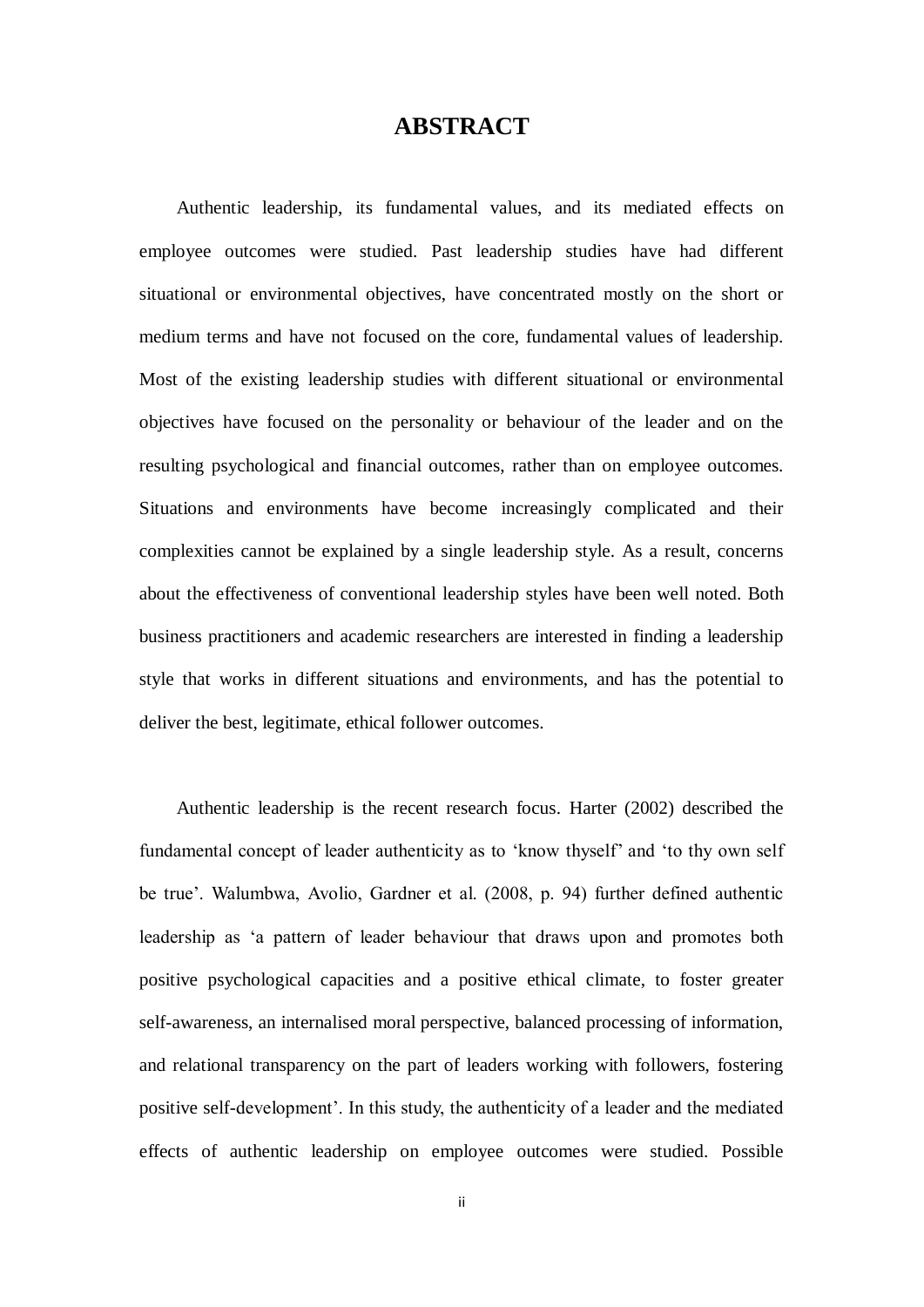boundary conditions and limitations of the work were also considered. Demographic information was included with tenure-related control variables.

The mediated effects of authentic leadership on employee outcomes through the psychological capital, social exchange, and uncertainty management mediation processes were examined. Drawing on the well-established theoretical background of psychological capital theory and social exchange theory, the psychological capital and social exchange mediating processes were empirically tested. The uncertainty management process was also empirically tested, by considering how employees prioritise decisions when facing uncertainties during interactions between leaders and followers. A research model was developed to study the effects of authentic leadership on the follower attitude outcome of job satisfaction and the behavioural outcomes of helping behaviour and employee voice behaviour. The direct and mediated effects of authentic leadership on employee outcomes were investigated.

Questionnaires were prepared based on past studies and data were collected to empirically test the research model. The data were collected in dyads, giving 409 pairs of validated questionnaires from leaders and followers. The 409 followers worked with 103 direct supervisors or leaders in 50 organisations in Hong Kong.

The study achieved its aims. Authentic leadership was found to play a significant role in followers' perceptions and to affect the followers' helping behaviour and job satisfaction. Post-hoc testing indicated that authentic leadership can be a leader's core value, regardless of the situation or environment that the leader is in. The results reinforced that authentic leadership plays an important role with a transformational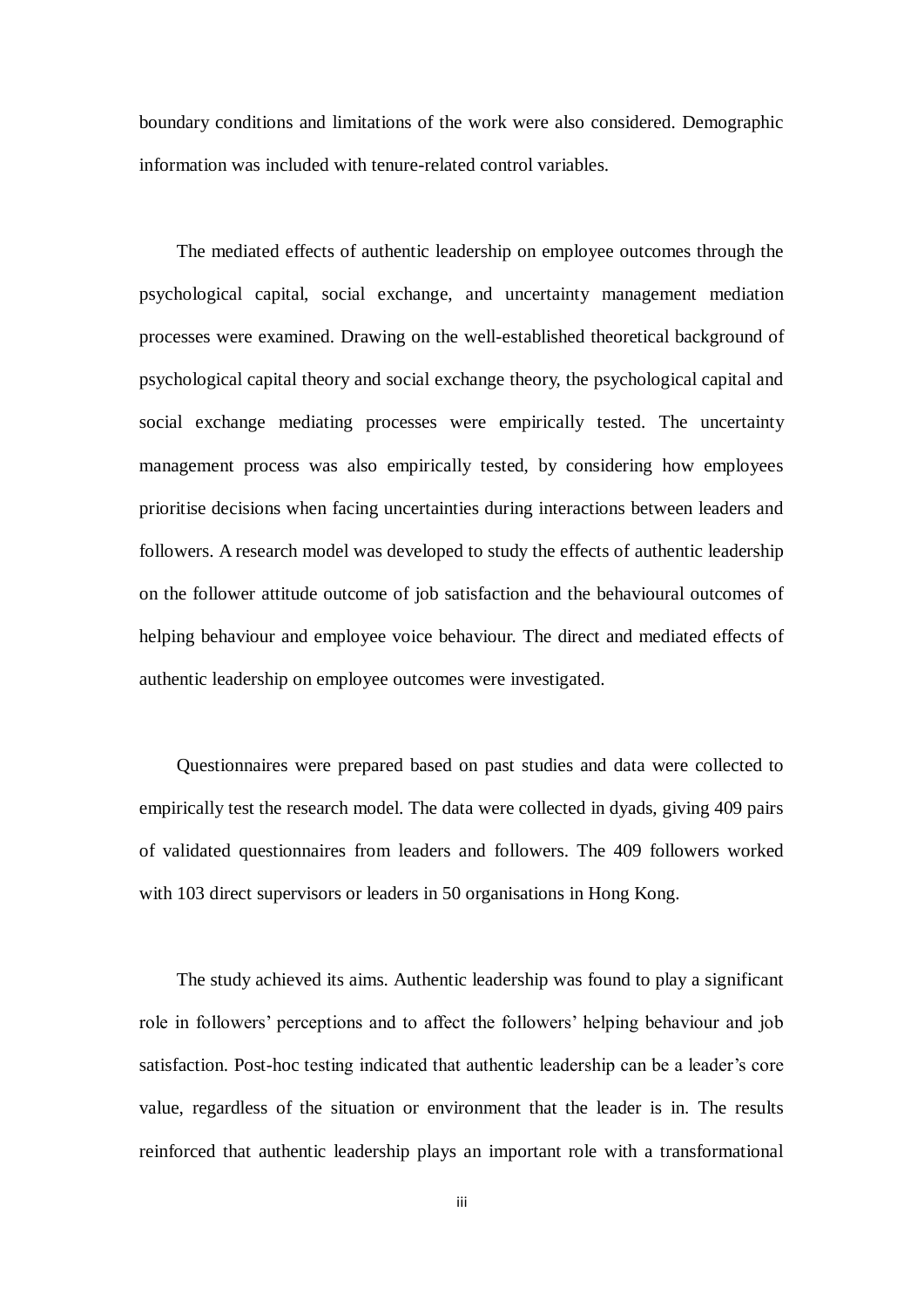objective.

The psychological capital process of the self-efficacy of the leader played a full mediating role in employee voice behaviour, but not in the other two processes using trust and psychological safety as mediators. All three mediating processes had partial mediation effects on job satisfaction, possibly due to the high authenticity of the leaders in the sample. The social exchange process of trust in leaders fully mediated helping behaviour, but the other two processes using self-efficacy and psychological safety as mediators did not. Using psychological capital theory and social exchange helped to explain and understand the mediating mechanisms by which authentic leadership affects employee outcomes. The results reinforced the construct validity of authentic leadership theory.

The study achieved all four of its objectives. The contributions of the study, its implications for future studies and business practitioners, and its limitations are discussed. Recommendations for future research are also included.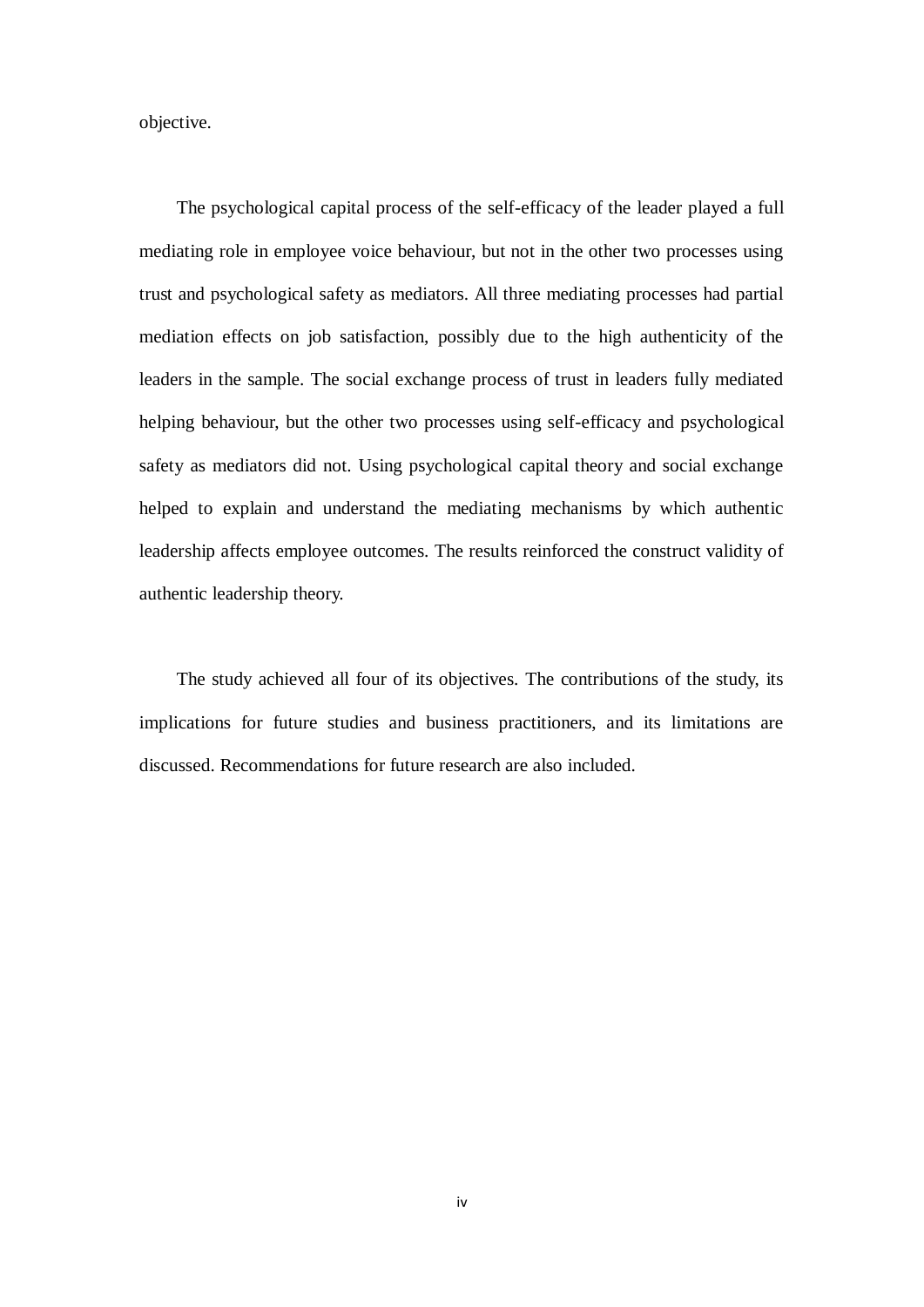## **TABLEOF CONTENTS**

<span id="page-4-0"></span>

| 2.5 Potential Mediators of Authentic Leadership Effects38 |  |
|-----------------------------------------------------------|--|
|                                                           |  |
|                                                           |  |
|                                                           |  |
|                                                           |  |